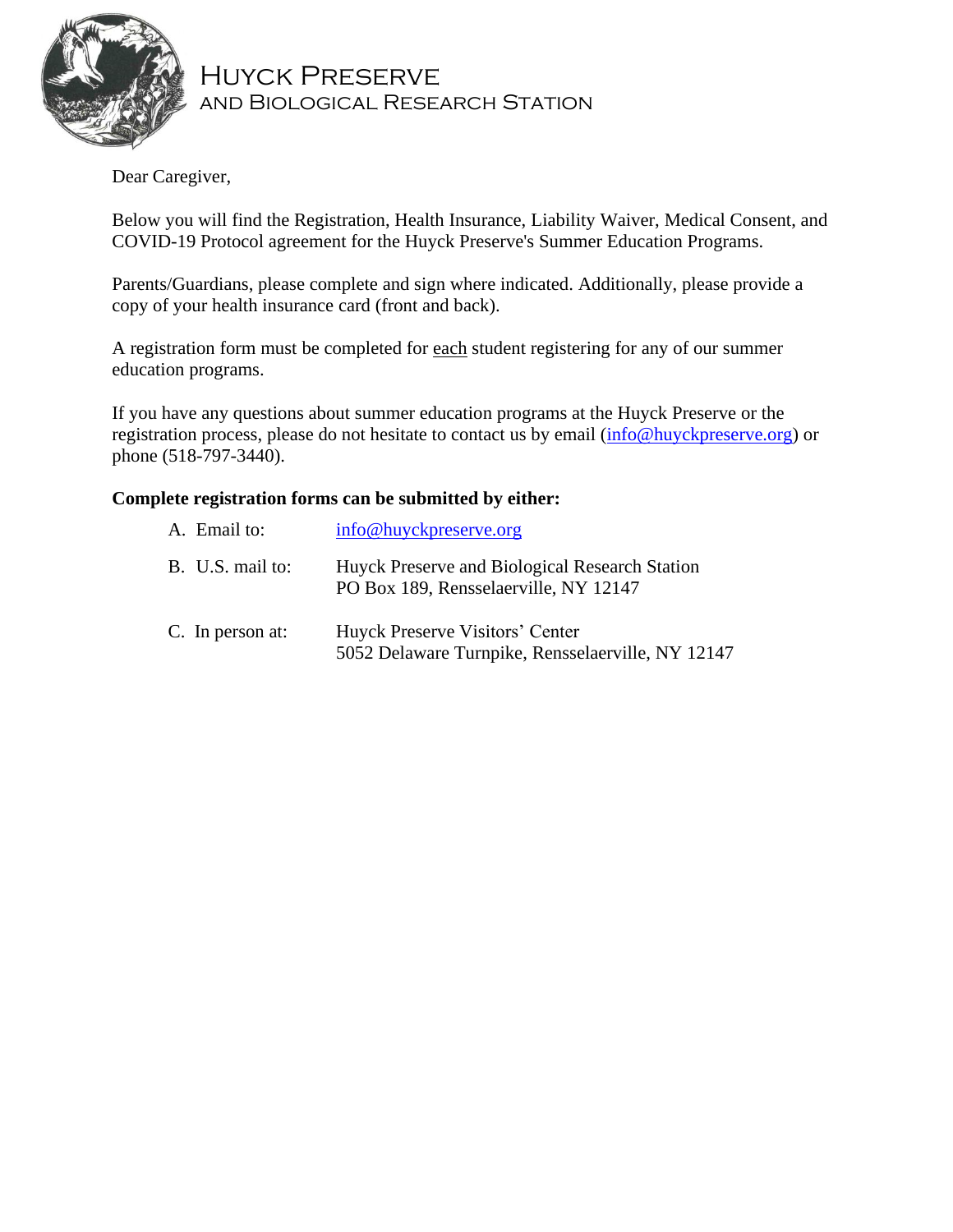#### **Huyck Preserve Summer Education Programs Registration Form**

|                                                                                                                                                                                                                          | <b>Student Information (Please fill out a registration form for EACH student):</b>                                                                                                                                                  |
|--------------------------------------------------------------------------------------------------------------------------------------------------------------------------------------------------------------------------|-------------------------------------------------------------------------------------------------------------------------------------------------------------------------------------------------------------------------------------|
| Birth Date                                                                                                                                                                                                               |                                                                                                                                                                                                                                     |
|                                                                                                                                                                                                                          |                                                                                                                                                                                                                                     |
| <u>Program:</u>                                                                                                                                                                                                          |                                                                                                                                                                                                                                     |
| - Grades K-2 - July 11-15; 9am-12pm<br>Crades K-5 - July 11-15; 1-4pm<br>- Grades K-5 Option 2 - July 18-22; 9am-12pm<br>- Grades 3-5 - July 18-22; 1-4pm<br>$\frac{1}{2}$ Ecological Explorations – July 25-29; 9am-4pm | Wildlife Ecology Research - August 1-12 (M-F); 9am-4pm                                                                                                                                                                              |
| <b>Parent/Guardian Information:</b>                                                                                                                                                                                      |                                                                                                                                                                                                                                     |
| <b>Parent/Guardian 1</b>                                                                                                                                                                                                 |                                                                                                                                                                                                                                     |
|                                                                                                                                                                                                                          | Name                                                                                                                                                                                                                                |
|                                                                                                                                                                                                                          | Email <u>and</u> the contract of the contract of the contract of the contract of the contract of the contract of the contract of the contract of the contract of the contract of the contract of the contract of the contract of th |
|                                                                                                                                                                                                                          |                                                                                                                                                                                                                                     |
|                                                                                                                                                                                                                          |                                                                                                                                                                                                                                     |
|                                                                                                                                                                                                                          |                                                                                                                                                                                                                                     |
| <b>Parent/Guardian 2</b><br>Name                                                                                                                                                                                         | <u> 1989 - Andrea Andrew Maria (h. 1989).</u>                                                                                                                                                                                       |
|                                                                                                                                                                                                                          |                                                                                                                                                                                                                                     |
|                                                                                                                                                                                                                          |                                                                                                                                                                                                                                     |
|                                                                                                                                                                                                                          |                                                                                                                                                                                                                                     |
|                                                                                                                                                                                                                          |                                                                                                                                                                                                                                     |
|                                                                                                                                                                                                                          | Persons authorized to pick up student (other than Parent/Guardians listed above):<br>Please note, students will not be released to an unauthorized person.                                                                          |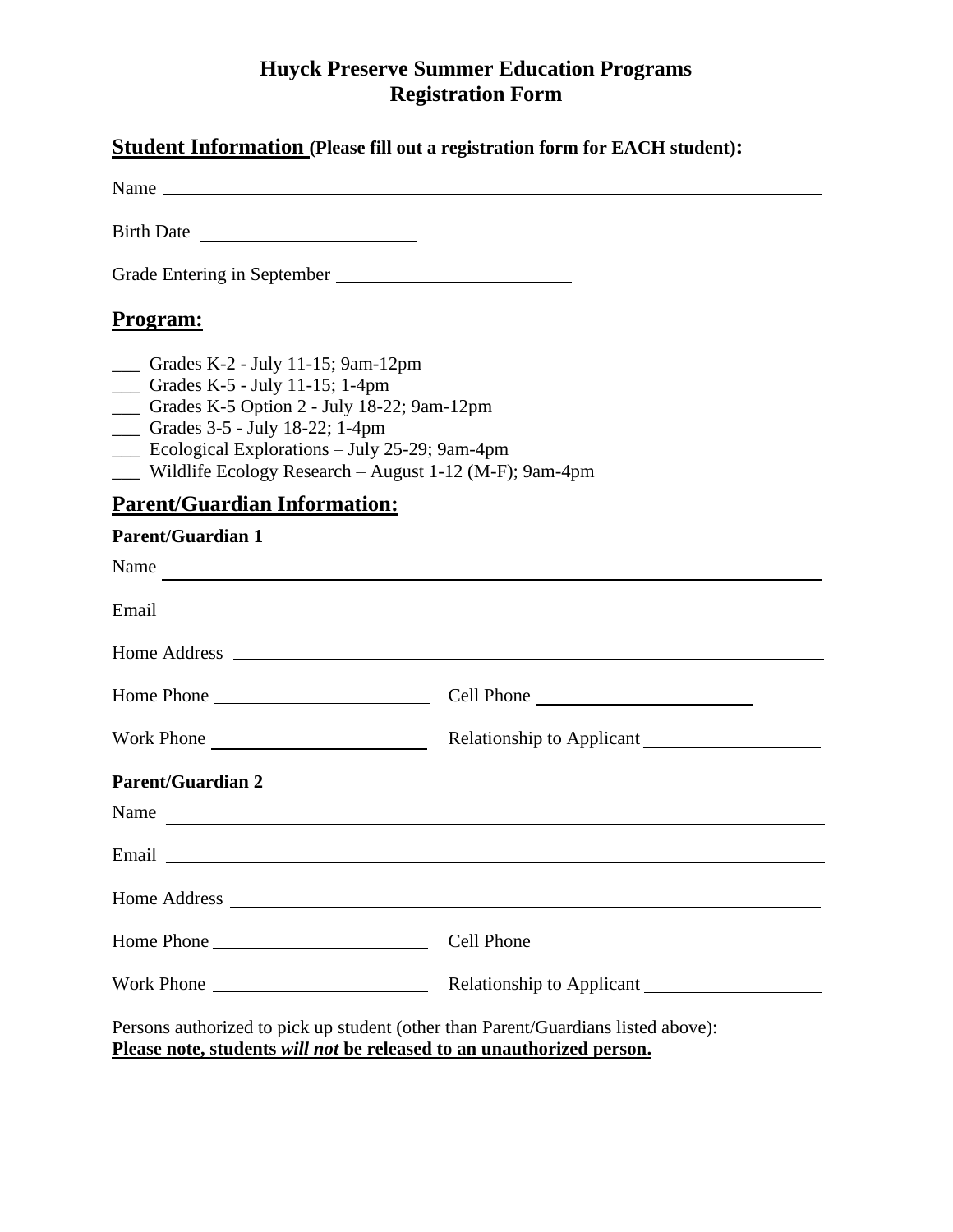## **Huyck Preserve Summer Education Programs Student Health Insurance Form**

#### **Primary Care Physician**

Name

Phone

## **Health Insurance Policy Information**

| Is your student covered by the listed insurance plan?                                                                                                                                                                                                                                                                              |                                                                                                                                                                                                                                                                                                                                    |  |  |
|------------------------------------------------------------------------------------------------------------------------------------------------------------------------------------------------------------------------------------------------------------------------------------------------------------------------------------|------------------------------------------------------------------------------------------------------------------------------------------------------------------------------------------------------------------------------------------------------------------------------------------------------------------------------------|--|--|
|                                                                                                                                                                                                                                                                                                                                    |                                                                                                                                                                                                                                                                                                                                    |  |  |
|                                                                                                                                                                                                                                                                                                                                    |                                                                                                                                                                                                                                                                                                                                    |  |  |
|                                                                                                                                                                                                                                                                                                                                    |                                                                                                                                                                                                                                                                                                                                    |  |  |
|                                                                                                                                                                                                                                                                                                                                    |                                                                                                                                                                                                                                                                                                                                    |  |  |
|                                                                                                                                                                                                                                                                                                                                    |                                                                                                                                                                                                                                                                                                                                    |  |  |
| $\mathbf{D}$ $\mathbf{I}$ $\mathbf{I}$ $\mathbf{I}$ $\mathbf{I}$ $\mathbf{A}$ $\mathbf{I}$ $\mathbf{I}$ $\mathbf{A}$ $\mathbf{I}$ $\mathbf{I}$ $\mathbf{I}$ $\mathbf{I}$ $\mathbf{I}$ $\mathbf{I}$ $\mathbf{I}$ $\mathbf{I}$ $\mathbf{I}$ $\mathbf{I}$ $\mathbf{I}$ $\mathbf{I}$ $\mathbf{I}$ $\mathbf{I}$ $\mathbf{I}$ $\mathbf{$ | $\mathbf{1}$ $\mathbf{1}$ $\mathbf{1}$ $\mathbf{1}$ $\mathbf{1}$ $\mathbf{1}$ $\mathbf{1}$ $\mathbf{1}$ $\mathbf{1}$ $\mathbf{1}$ $\mathbf{1}$ $\mathbf{1}$ $\mathbf{1}$ $\mathbf{1}$ $\mathbf{1}$ $\mathbf{1}$ $\mathbf{1}$ $\mathbf{1}$ $\mathbf{1}$ $\mathbf{1}$ $\mathbf{1}$ $\mathbf{1}$ $\mathbf{1}$ $\mathbf{1}$ $\mathbf{$ |  |  |

# *Please be sure to include of copy of your health insurance card (front and back) with these forms.*

**Special Requirements.** Are there any restrictions or considerations should be aware of to ensure your student's fullest enjoyment in the program? Please describe them, including any special accommodations necessary. Please note that it is your responsibility to supply any necessary medical equipment which relates to a specific medical condition. Please feel free to include any additional information on a separate sheet of paper.

**I do hereby confirm that all of the above information is correct.**

Parent/Guardian Signature Date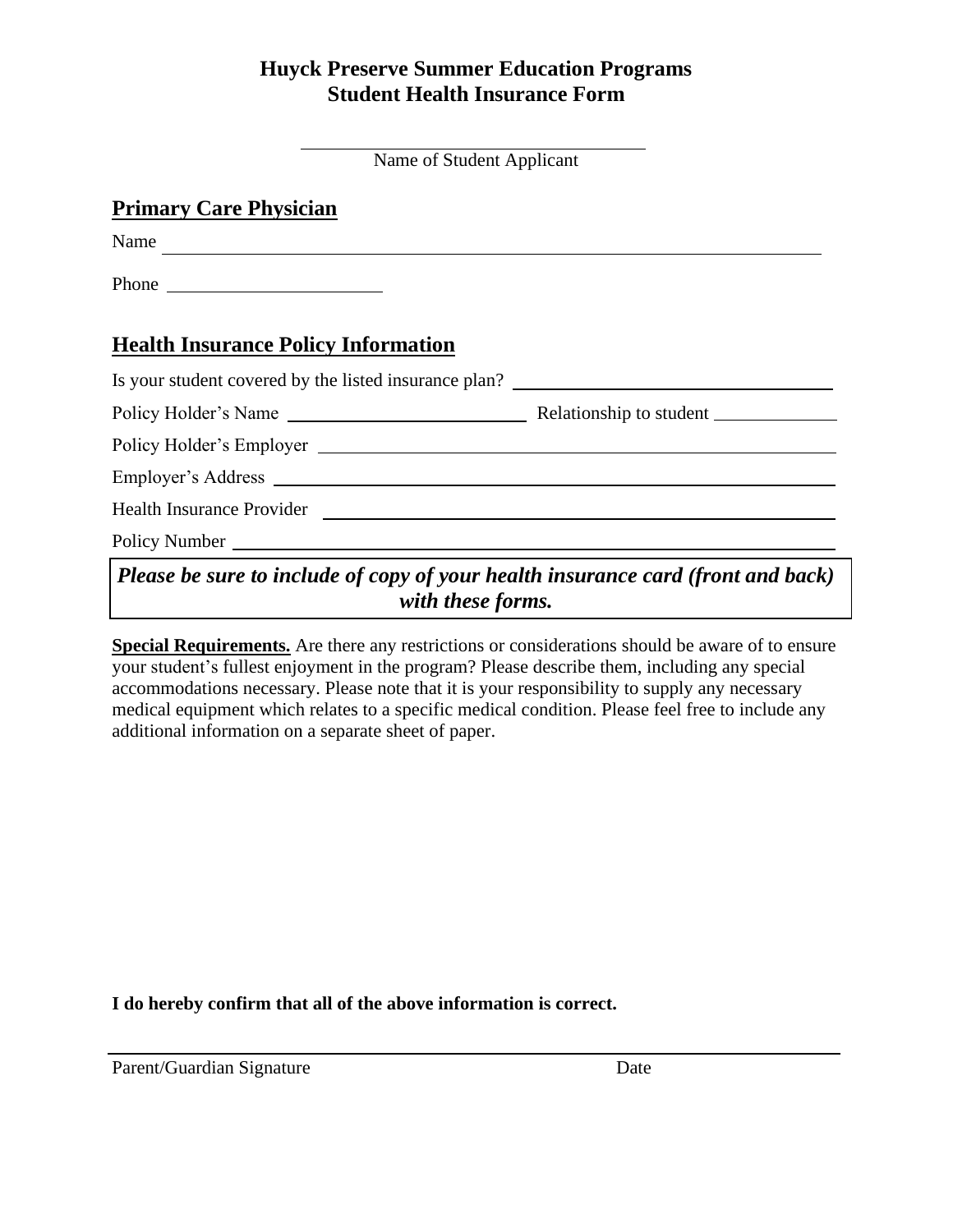#### **Liability Waiver**

I hereby give permission for my student's participation in any and all activities associated with the summer education program I am registering my student for (hereafter Summer Ed Programs). I acknowledge that there are known-inherent and unforeseeable risks in these activities. The known-inherent risks of activities my student will participate in are: dangers associated with interaction with nature, natural forces, swimming and other strenuous outdoor activities, and the possible loss of personal property and injury due to personal actions. I do hereby waive, release, and absolve the Edmund Niles Huyck Preserve, Inc., its past, present, and future directors, officers, employees, and agents (whether acting as agents for the Huyck Preserve or in their individual capacities) from any and all claims arising out of injury or other harm to my student during their participation in Summer Ed Programs at the Huyck Preserve and further agree to indemnify and hold harmless the Edmund Niles Huyck Preserve, Inc., its past, present, and future directors, officers, employees, and agents from any claims, actions, expenses, or other damages arising out of that participation as well as arising out of any actions of my student.

## **Consent for Medical Treatment in Case of Emergency**

I hereby consent and authorize Huyck Preserve staff to seek medical treatment for my student as they see necessary. I consent to any x-ray, anesthetic, medical or surgical diagnosis or treatment and hospital care subsequently deemed necessary by a licensed health care provider. I understand that this authorization is given in advance of any specific diagnosis, treatment or hospital care, and that it is given to provide Huyck Preserve staff authority to seek medical treatment, and to provide a licensed health care provider the authority to administer this treatment as s/he judges necessary to my student. I accept responsibility for payment of all services rendered; I authorize any medical facility which renders services to release medical information necessary for the processing of insurance claims; and I authorize the payment of insurance claims directly to the medical facility. I understand that whenever possible, Huyck Preserve staff will make a good faith effort to contact me before seeking treatment. If this is not possible, I understand that Huyck Preserve staff will notify me or my designee as soon a possible of any and all diagnoses and treatments.

## **COVID-19 Protocols**

- Students exhibiting symptoms, testing positive for COVID-19, or exposed to COVID-19 may not attend class. Refunds for missed classes will not be issued.
- When inside or in close proximity outside, students will be expected to wear a face mask properly covering both nose and mouth.
- Caregivers are expected to wear face masks covering nose and mouth at drop-off/pick-up.
- Covid-19 protocols are subject to change, and families will be notified.

I acknowledge and agree that my child and I will comply with the stated procedures for the education program at the Edmund Niles Huyck Preserve in 2022. I understand that full compliance of procedures is required for my child to participate in the 2022 education program, and failure to comply with the procedures will result in expulsion from the program with no refund of payment. I also understand that these protocols may be adjusted, for example, in response to changed New York State or CDC regulations and guidelines, and I will be notified by the Huyck Preserve if such changes occur.